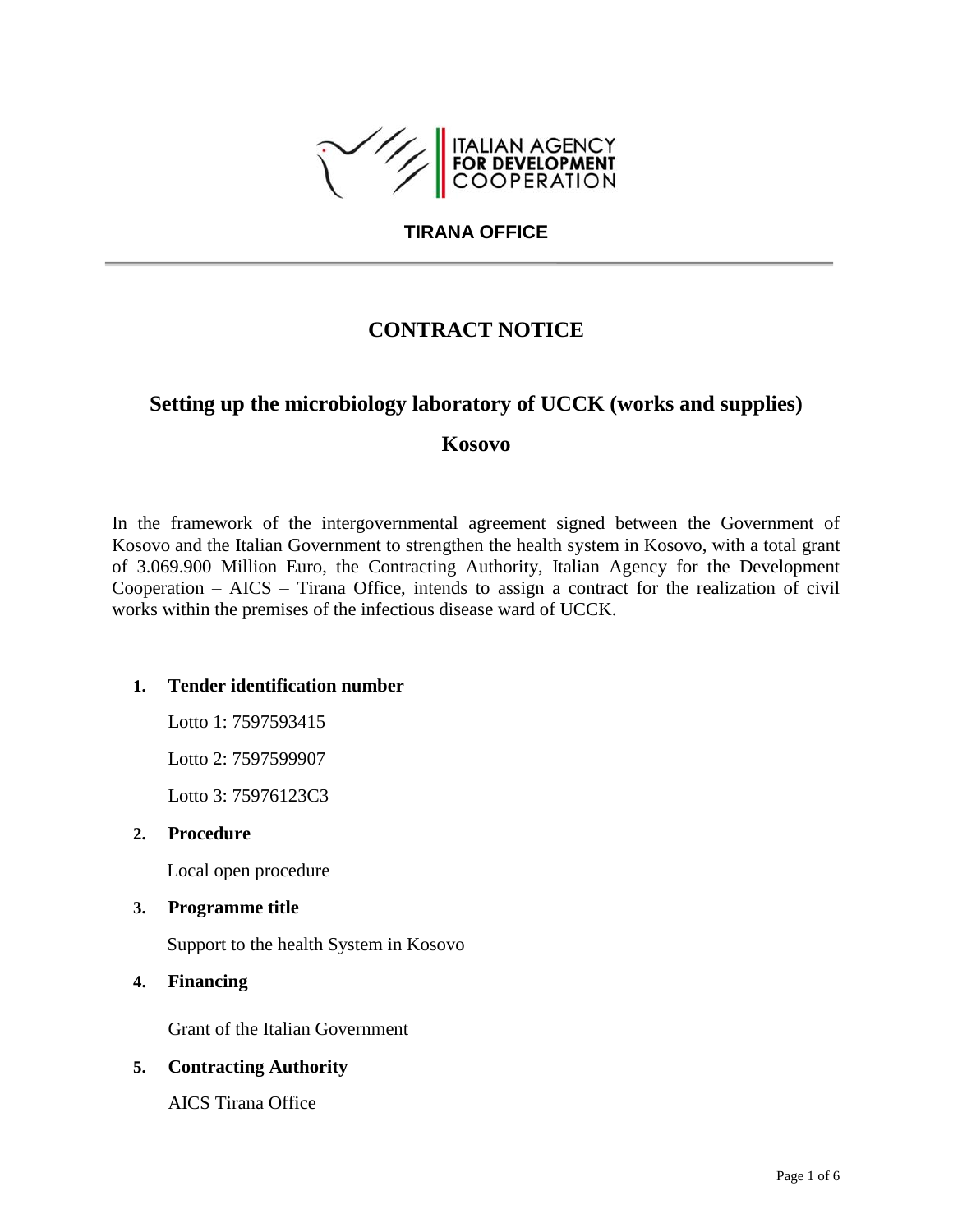# **CONTRACT SPECIFICATIONS**

## **6. Description of the contract**

The civil works object of the present contract are intended to adapt an identified area of the infectious disease ward of UCCK in order to host a microbiology laboratory.

## **7.** Number of Lots

Three lots: 01Works

02 Laboratory furnishings

03 Laboratory equipment

## **8. Provisional commencement date of the contract**

End December 2018

## **9.** P**eriod of implementation of tasks**

Three months

## **10. Contract value**

Maximum contract Lot 01: 32.000 Euro

Lot 02: 25.000 Euro

Lot 03: 190.500 Euro

## **TERMS OF PARTICIPATION**

#### **11. Eligibility and rules of origin**

Participation in this tender procedure is open to all legal persons participating either individually or in a grouping (consortium) of tenderers with no limitation as regards the country of origin, which meet the minimum selection criteria set out in point 19.

#### **12. Subcontracting**

Subcontracting is allowed.

#### **13. Grounds for exclusion**

Natural or legal persons are not entitled to participate in competitive tendering or be awarded contracts if:

• they have been the subject of a conviction by final judgment for one of the following reasons, as defined by art. 57 of the EU/2014/24 directive: participation in a criminal organization, corruption, fraud, terrorist offences or offences linked to terrorist activities, money laundering or terrorist financing, child labor and other forms of trafficking in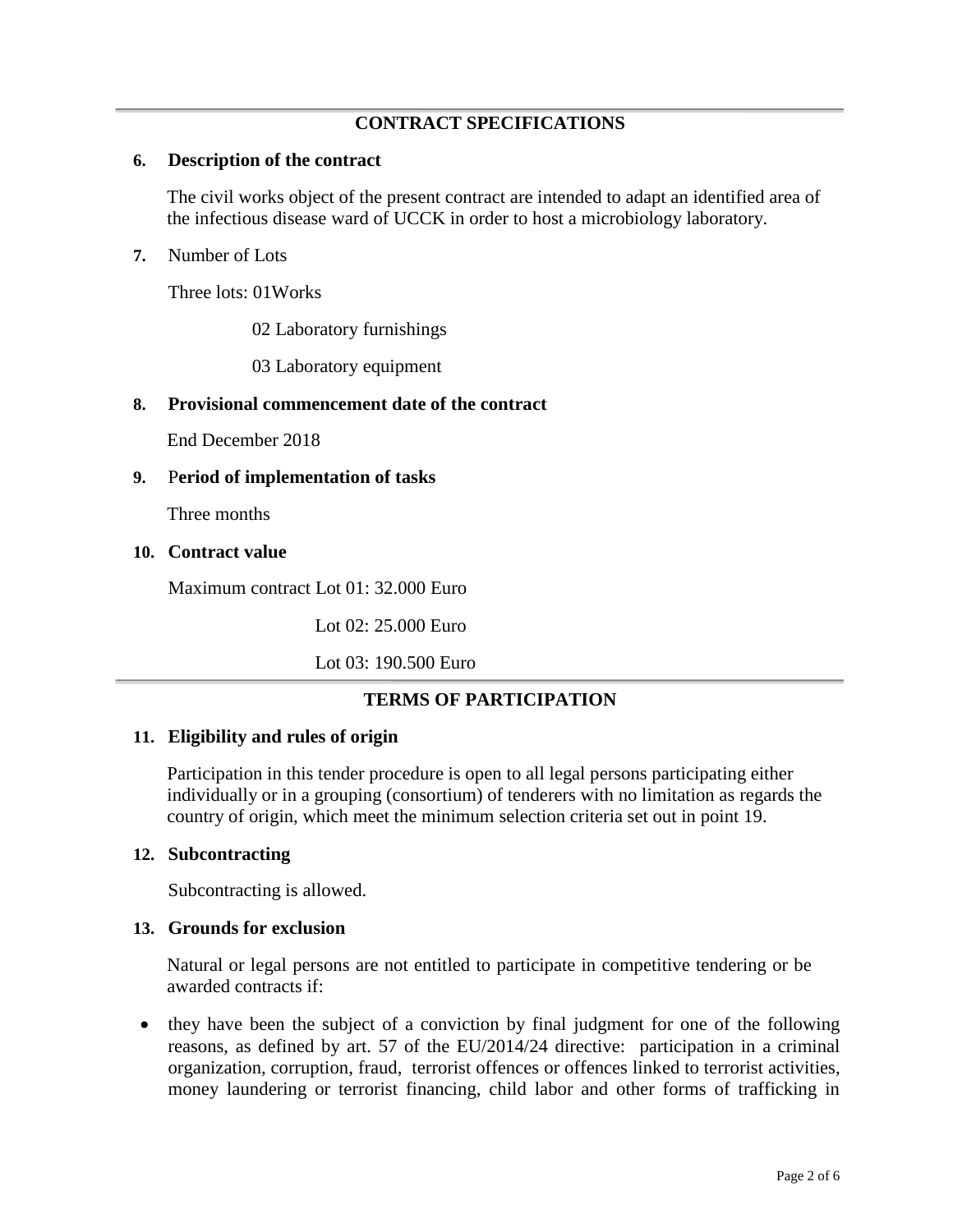human beings;

- they have been the subject of a conviction by final judgment for any other crime having as a consequence the incapability of contracting with public Authorities, either in the country where they are established or in one of the country Parties of the Agreement;
- they are in serious breach of their obligations relating to the payment of taxes or social security contributions because they have been the subject of a conviction by final judgment or a binding final administrative decision in the State of the Donor or of the contracting authority of in the country where they are established;
- they are in serious breach, demonstrated by any appropriate means of their legal obligations on health and social security, environment, welfare and labor , in the State of the Donor or of the contracting authority of in the country where they are established;
- either they are subject of a proceeding to declare, or they are in one of the following conditions: bankrupt, or being wound up, insolvent, or are having their affairs administered by the liquidator or by the courts, or have entered in an arrangement with creditors, with or without suspending their business activities, or are in an analogous situation;
- the contracting authority can demonstrate by appropriate means that the economic operator is guilty of grave professional misconduct, which renders its integrity questionable;
- they, or the members of the group to which they belong, their partners in joint ventures or groups or their subcontractors, are in conflict of interest linked to their prior involvement in the procurement procedure, having provided consultancy to the contracting authority or having been involved in the preliminary phases of the procurement procedure;
- they have been guilty of serious misrepresentation in supplying the information required for the verification of the absence of grounds for exclusion or the fulfilment of the selection criteria, they have withheld such information to one of the Parties of the Agreement or they are recorded in the register kept by the Observatory of the Italian Anticorruption Authority for submission of false documents or false information in order to obtain qualification for their professional activity;
- They have been convicted by a judgement for terrorism, or participation to a criminal organization, having as a consequence loss, suspension or ban from participating in public procurement procedures;
- They have been banned from being awarded a public procurement contract by a binding final administrative decision (as a consequence of a final judgement on a crime), in the State of the Donor or of the contracting authority of in the country where they are established;
- They are in breach of their obligations related to prohibition of fictitious transfer of ownership to trustees on a fiduciary basis , regarding control of fictitious transfer of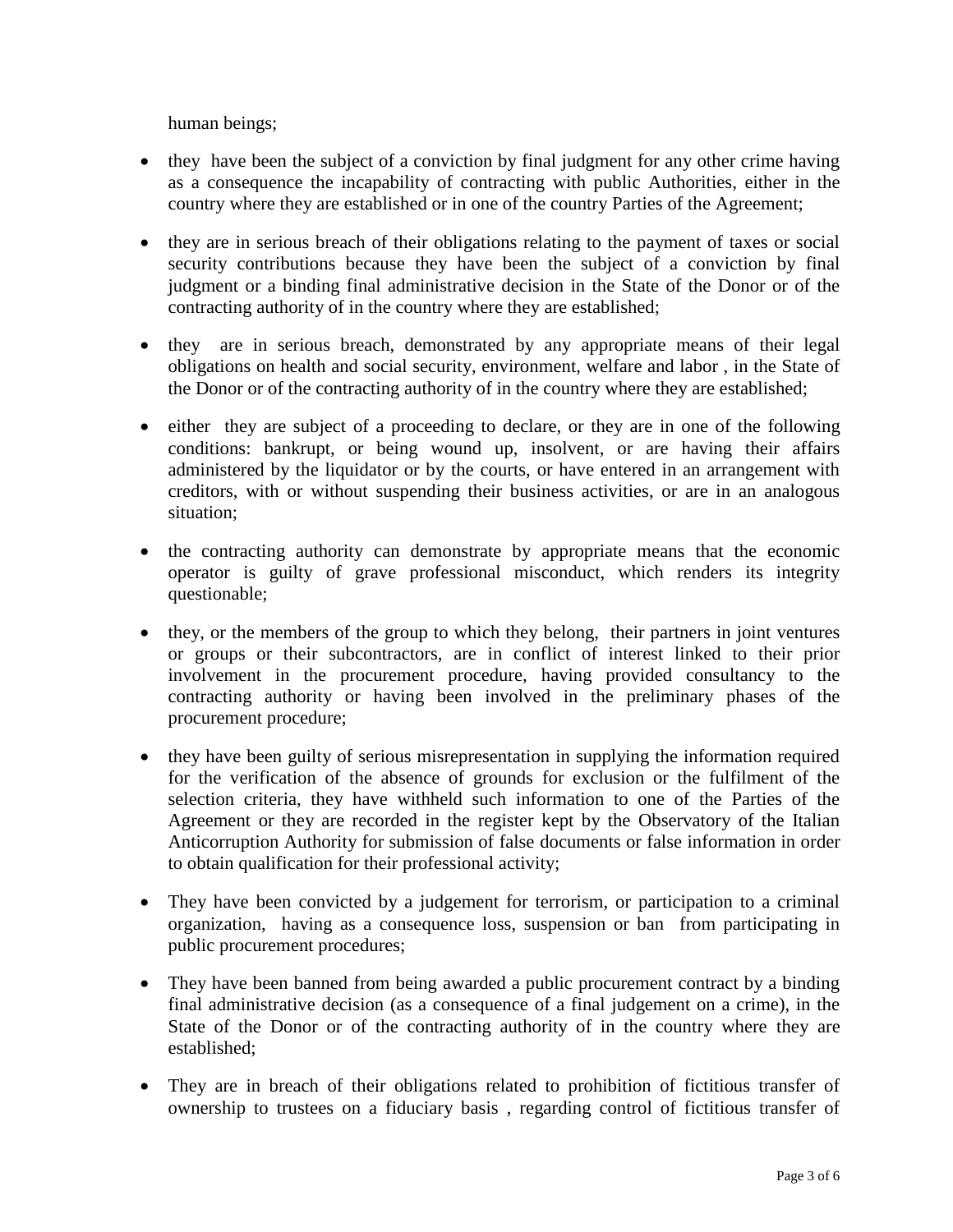ownership to third parties in the State of the Donor or of the contracting authority of in the country where they are established;

- They are not compliant with their obligations concerning working rights of people with disabilities in the State of the contracting authority;
- They are in control of any other tenderer participating to the same procurement procedure, or they exert a decisive influence on the other tenderer implying that their tenders are attributable to one and only decision making management structure;
- They have hired, as employees or consultants, former employees of the contracting authority whose contract is expired form less than three years, in case those former employees, within the last three years, had decision-making powers on behalf of the contracting authority in awarding contracts to themselves

An economic operator shall also be excluded when a member of the administrative, management or supervisory body of that economic operator or has powers of representation, decision or control therein falls under of the conditions set out above.

Those exclusion situations apply to all members of a joint venture/consortium and all suppliers to tenderers, as well as to all entities upon whose capacity the tenderer relies for the selection criteria.

## **14. Number of tenders**

Tenderers may submit only one tender per lot. Tenders for parts of a lot will not be considered. Any tenderer may state in its tender that it would offer a discount in the event that its tender is accepted for more than one lot. Tenderers are not authorised to tender for variant solution in addition to the present tender.

## **15. Tender guarantee**

When submitting their tender, tenderers must provide a tender guarantee of 2% of the budget available for each separate lot they are tendering. The tender guarantee shall have a duration of 180 days. This guarantee will be released to unsuccessful tenderers once the tender procedure has been completed and to the successful tenderer(s) upon signature of the contract by all parties. This guarantee will be called upon if the tenderer does not fulfil all obligations stated in its tender

#### **16. Performance guarantee**

The successful tenderer will be asked to provide a performance guarantee of 10% of the amount of the contract at the signing of the contract. This guarantee must be provided together with the return of the countersigned contract no later than 30 days after the tenderer receives the contract signed by the Contracting Authority. If the selected tenderer fails to provide such a guarantee within this period, the contract will be void and a new contract may be drawn up and sent to the tenderer which has submitted the next cheapest compliant tender.

#### **17. Information meeting and/or site visit**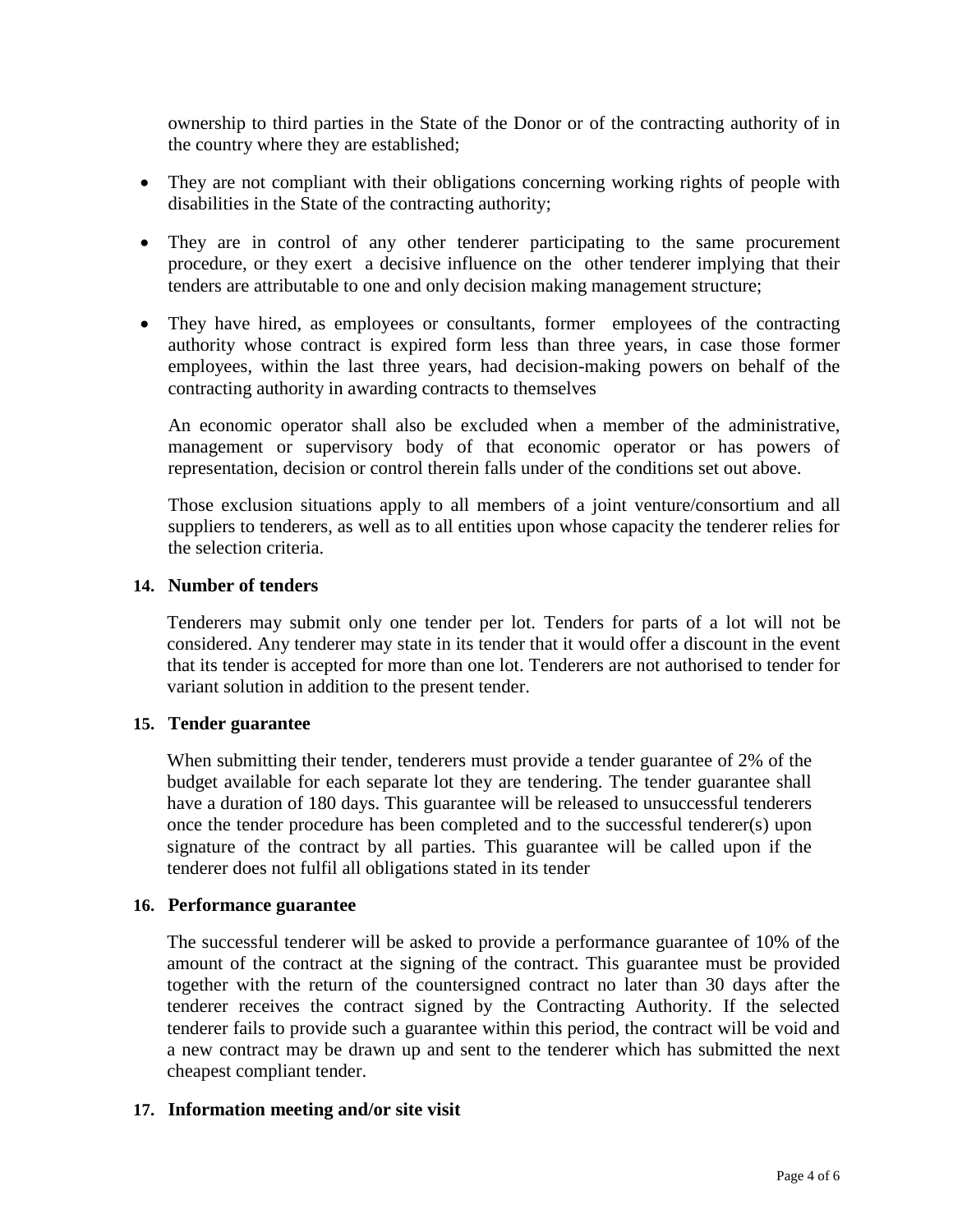A mandatory site visit will be held on 27/09/2018 at 10.00 am. Attendance shall be confirmed to the following email address: [segreteria.pristina@aics.gov.it](mailto:segreteria.pristina@aics.gov.it);

Address for site visit is UCCK – Pristine; Infectious disease ward

An information/clarification meeting on the tender procedure is planned at the conclusion of the site visit.

## **18. Tender validity**

Tenders must remain valid for a period of 120 days after the deadline for the submission of tenders.

## **SELECTION AND AWARD CRITERIA**

## **19. Selection criteria**

In order to be eligible for the award of the contract, tenderers must provide evidence that they meet the selection criteria. If a tender is submitted by a consortium, unless specified, the selection criteria will be applied to the consortium as a whole.

The selection criteria for each tenderer are as follows:

## *A. Economic and financial capacity of candidate*:

The minimum yearly turnover of the candidates/bidders in the last three years (i.e. 2017, 2016, 2015) in the same field of the bid must be two times the maximum budget of the lot the bidder is bidding for. Enterprises that have been established for less than three years may prove their economic and financial standing with any document which the contracting authority may deem appropriate

## *B. Technical and professional capacity of candidate*:

The tenderer or consortium of tenderers must have concluded in the last three years (i.e. 2017, 2016, 2015), at least three contracts of a similar nature and scale to that object of the lot the bidder is bidding for. Candidates/bidders shall provide a full record of the activities performed during the last three years by submitting the certificates of good performance execution/ handover certificates concerning previous contracts, along with all the required administrative documentation. In addition, tenderers and their local agents must provide certificate of registration in the in the chamber of commerce of Kosovo or of the country where they have been legally established in a free text format. Tenderers must be also ISO 9001 certified and submit copy of the relevant certification.

#### **20. Award criteria**

The contract will be awarded lot by lot on the basis of the "technically compliant offer" with the lowest price